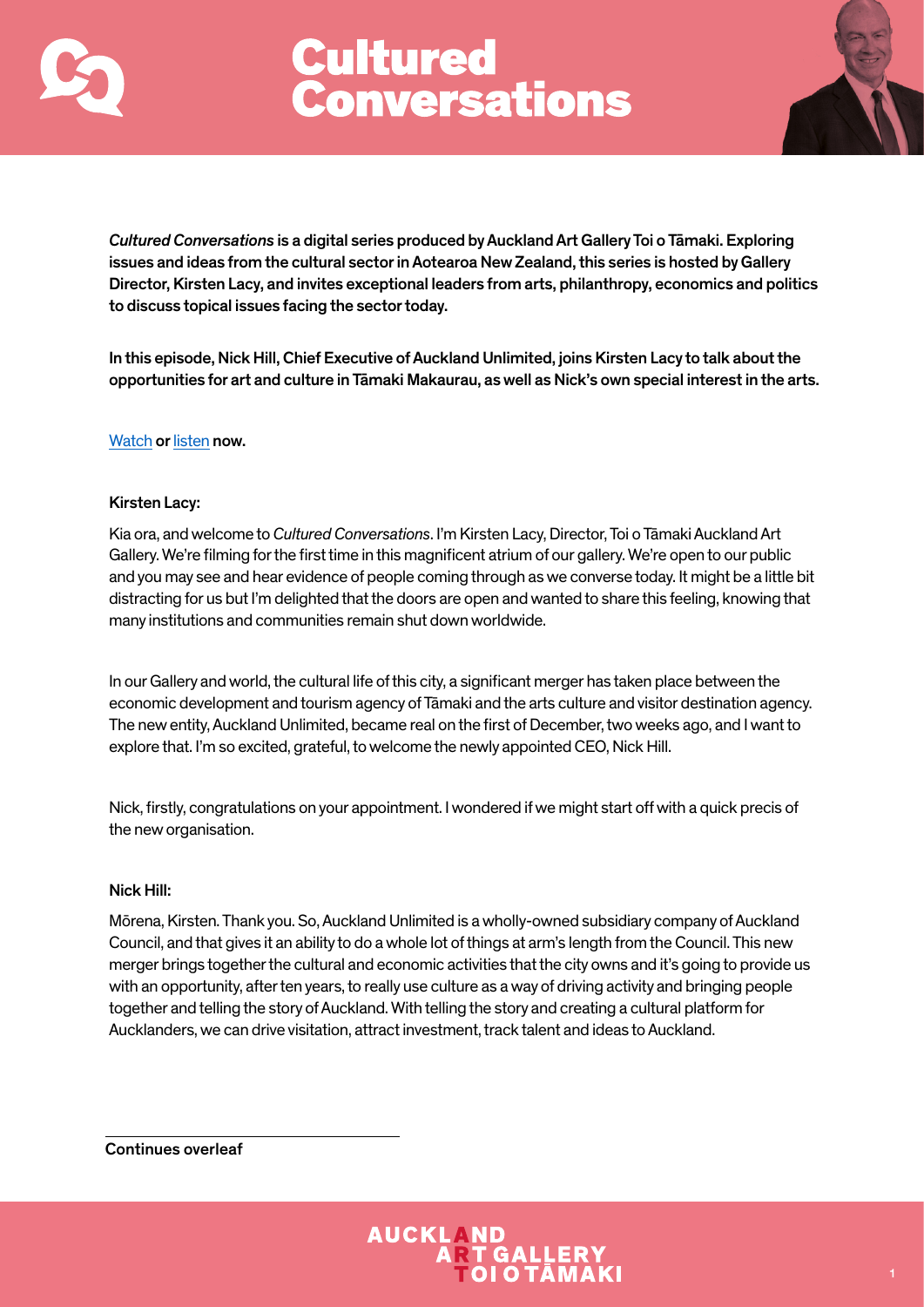



## KL:

There are a lot of synergies across all the different moving parts but it's complex as well. I've heard you describe your job as being the best job not just in Aotearoa but in the world. Why is that, Nick?

## NH:

On a personal level, it brings together things I'm really passionate about and which I've spent my life working on. I grew up with music and art and sport; they were my passions. And then I've worked in government and I've worked in the private sector. I'm a bit of a geek when it comes to public policy. I love Auckland. Auckland is where all of New Zealand and Aotearoa's future prosperity and success really depends. New Zealand is poised globally in terms of where we sit from an environmental, cultural, political point of view. I think I sit in this really unique, exciting place in time.

## KL:

We'll touch on the national leadership agenda in our conversation today, but before we get there I wanted to first get to your migration. We're both migrants to Aotearoa: me much more recently, having come with my two boys at not a dissimilar age to the age you were when you arrived with your family from South Africa. In terms of shaping placemaking, migrants really bring a lot with them. I'm curious to know if, in coming from South Africa, there is anything that stays with you in terms of your family's cultural heritage, from the place you grew up, as you think about placemaking today.

## NH:

My family were and are hugely influential for me. My parents were rebellious – they fought against apartheid in South Africa. We lived elsewhere in the world and eventually decided they'd bring us to New Zealand, which was the other side of the world. We came by ship, pulled up in Princes Wharf. I remember driving down to Hamilton, thinking that the green in New Zealand is fluorescent. When you come from South Africa, it's very brown and grey.

So their political beliefs and their commitment to their children is what I came to New Zealand with, and they literally left South Africa with all that we had on the ship. We had nothing else. You could take no money. My father was a doctor and we arrived in Hamilton to a job on the other side of the world, but we didn't know what we were coming to. That willingness to take risk, that willingness to do it for strong beliefs, moral and political, and that commitment to give their children a better life, means you come to a country with a view of it that's slightly different from people who grow up here.

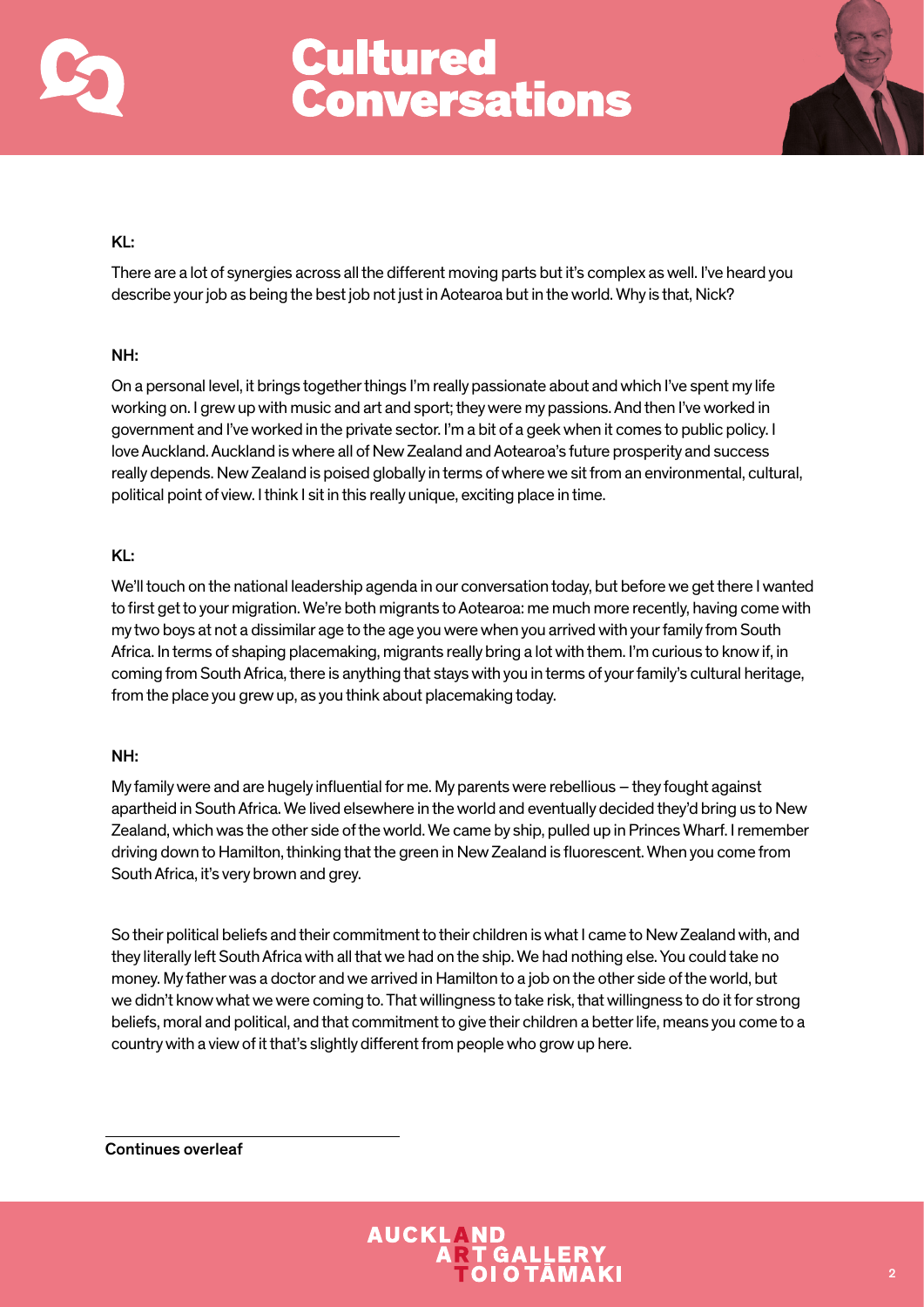



I can remember the cultural shock of arriving at Melville High School in Hamilton after having been to a privileged white boys' school in South Africa, where we dressed for dinner, and learning to cope with all of that; being called a white racist and various other things, which couldn't have been further from the truth. So when you ask what does it mean for placemaking, I think that's one of the profoundly important things about Tāmaki – that it's incredibly culturally diverse. Most people have stories to tell, even going back to mana whenua – those stories help to create the fabric and the culture of a place. We all bring our own bits of that. You're doing that right now.

## KL:

It's interesting you began your answer noting the difference in flora and the colour, which is also about light, right? Not having ever been to South Africa, I can only imagine how distinctly different it might be. I know you spend most days walking the harbour and enjoying many of the opportunities that our islands represent for Auckland in placemaking. What is it about Auckland, Tāmaki, and its cultural life that really ignites and excites you?

## NH:

It's interesting you talk about the light; for me, I think back to South Africa and it's the sounds and the smells as much as anything. I remember going to sleep at night. It usually would rain at about five o'clock and everything would freshen up. It would go dark and then we'd hear Africans singing to keep the Tokoloshe away. That visceral—

## KL:

What's the Tokoloshe, sorry?

## NH:

It's a little creature that's about two feet high and kind of like a little devil that comes and gets you at night. Maybe a little bit like a taniwha. The Africans in South Africa build their beds up with bricks so that they're about four feet off the ground, because that way the Tokoloshe can't reach them. It's that sort of cultural, visceral experience that for me really binds you to a place – those stories become real.

You asked me about this place. I think the physical place of Tāmaki – with the three harbours, the maunga, the bush and the forests – is incredibly powerful, but so is the mana whenua, and the stories of the various cultural and ethnic groups that now live here help to shape what that all means. The walking

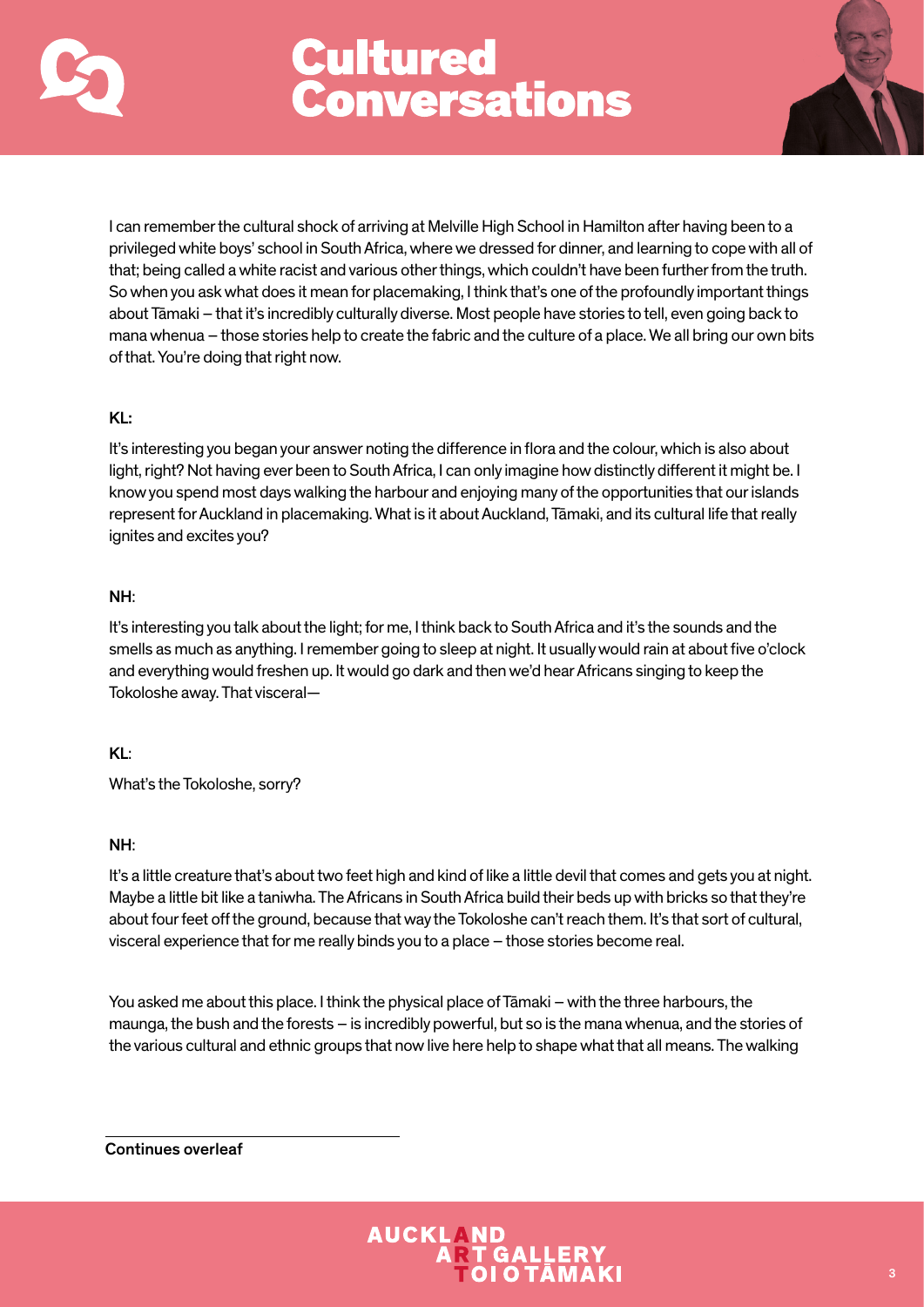



around the harbour – I mean, the water's amazing, the way the light plays on it. It's always different. In fact, there's a spot: almost every time I go for a walk, I take up my camera and take the same picture, and I haven't yet gone back and played them all back because every time it's different. It's that sort of richness that attracts me.

## KL:

It's interesting hearing you talk about the sounds of Africa and the sounds of our bush, which is so alive with birdsong. We don't have a lot of mammals but there's a lot of birdlife here.

## NH:

Less than there used to be. It needs to come back.

## KL:

Yes, which is part of the conservation work, which we'll be leading with our friends at the Auckland Zoo. I think a lot of people would be interested to know just how much music is in your life. You've shared with me some musicians you're passionate about, and you're a guitarist as well . . .

## NH:

Well, I wouldn't call myself that. That sounds grand ...

## KL:

But why is it that music is so important to you and the cultural life of the city?

## NH:

It goes back to the arts and, for me, music is probably the one that speaks to me most, giving me a connection and a truth that goes beyond the intellectual understanding of the world we live in. I've always found it a great escape. I find playing takes you to a place that's much more peaceful and insightful, and my music tastes are incredibly broad. I grew up with classical: Beethoven's Violin Concerto used to be on a lot at home, and I learnt the violin. I used to cart it off to school and would get made fun of because it wasn't the instrument you would play. But I've always loved Beethoven. I've always loved classical music but then I became involved in a blues band. I love Black music; in particular, I love African music and mbaqanga from the townships and Fela Kuti and King Sunny Adé and now, these days, hip hop and RnB, they all speak to me the same way.

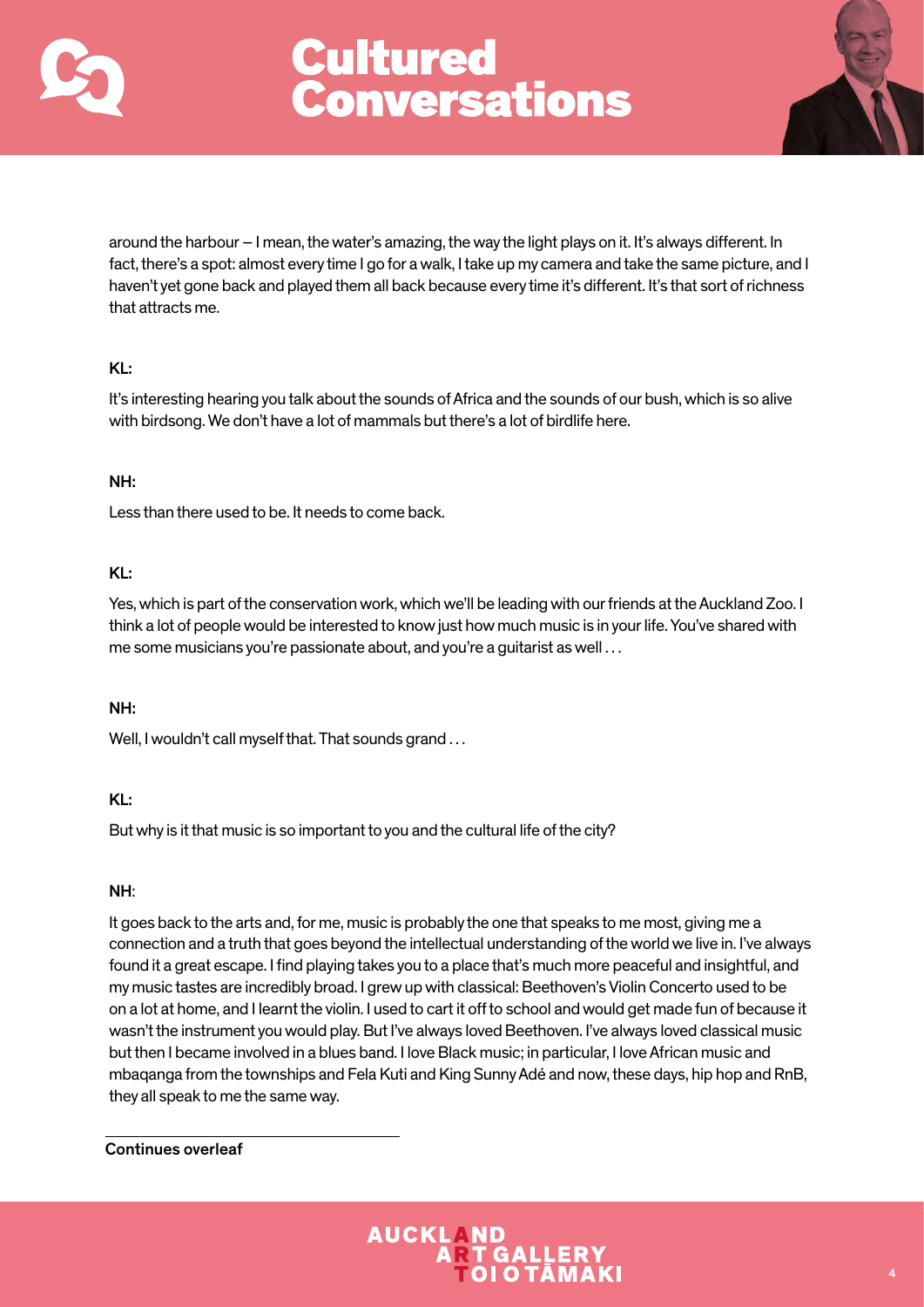



## KL:

It would be fair, perhaps, to describe you also as a Sunday painter, a hobby painter perhaps – a new passion. Arts in daily life, it's a huge part of our wellbeing. You've touched on that. Where does that sit within Auckland Unlimited? How do you imagine communities engaging with culture in Tāmaki?

## NH:

Well, what you're doing with the Gallery, Kirsten, is amazing: *Toi Tū Toi Ora,* turning over the whole Gallery to contemporary modern Māori art, is a fantastic step. Bringing people in to be here for the blessing, with 300 mana whenua, on the Friday morning at five o'clock, walking through and blessing it, and then seeing the people who came through. I came through on my own on the Sunday to see the exhibition, and the people there; my guess is that a number of those people wouldn't have been there otherwise.

So how do we create these institutions to be much more a part of the city, not something that everyone goes, 'That's a beautiful building?' We're very proud of the Gallery but people don't go. It's got to be much more engaged. It's got to be part of who we are and people need to feel that it's part of who they are. For Auckland Unlimited, our job is to create the platform – to do that more successfully, more boldly, take more risks. But it's the same for the museums, it's the same for the APO, it's the same for theatre, it's the same for the Zoo. You mentioned the Zoo. People go to see the baby hippopotamus but they leave talking about conservation in Tāmaki Makaurau. That's our job as Auckland Unlimited; to sit in the background and create the institutional platform and background that allows you to be much more risk-taking and bold and visible.

## KL:

Is Auckland Unlimited, under your leadership, going to lead the cultural agenda for Tāmaki, and how would you define what the cultural agenda might be?

## NH:

For me, the time has come around when we need to elevate the way policy-makers and decision-makers understand the role of the cultural sector in the city and this country. It's not something that's just added on after we've paid for the roads and the rubbish and putting pipes in the ground; but there is a tendency to do that, particularly when we're financially stretched, as we are. I think the role the cultural sector plays is pretty fundamental in terms of building social cohesion, binding together what is a very diverse city geographically, economically, socially, culturally, ethnically – that's a huge strength. But it also could be a huge weakness.

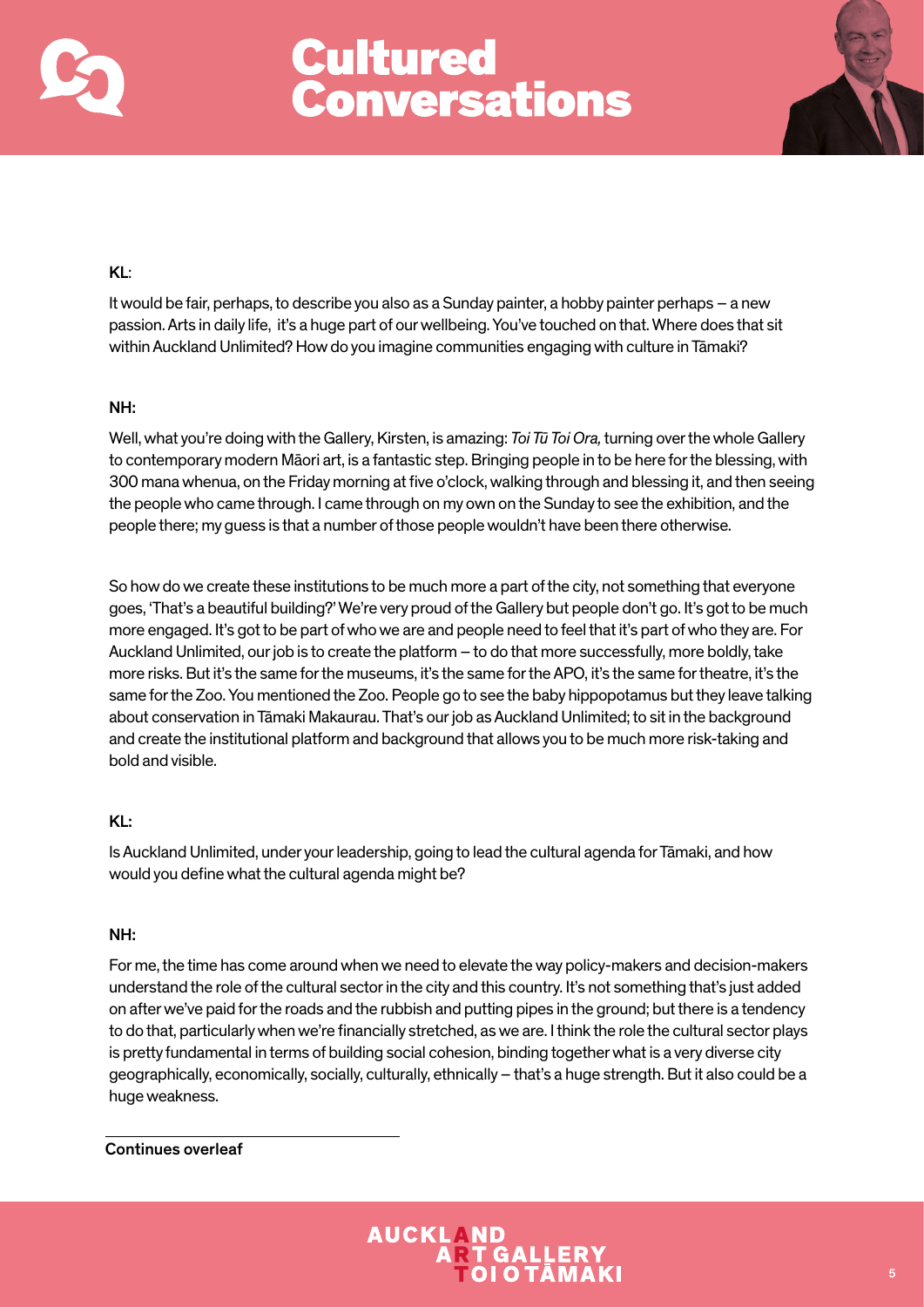



For the cultural sector, our job is to have Aucklanders proud; all Aucklanders really proud of where we are and where we live. That's a role that the cultural sector can play. And what do we do to promote that? I think there's some pretty boring behind-the-scenes policy-type things that we need to be involved in. We need to get the institutional structures more incentivised, to think about how we do stuff for the future, the quality of governance, how we improve funding, understanding what ratepayers should pay for, what the Crown should pay for, and the role we play in Aotearoa, in the South Pacific. Coming back to the Gallery: this is a gallery that is leading in the South Pacific. That's how we need to think about it. We need to occupy that space by being bold and taking risks.

## KL:

The diversity in the City is something you've touched on. We know from the demographic data that it's only going to become more diverse, yet so many of our institutions – and I include my own in that – don't reflect that in their structure, the horizontal and vertical structures. How will you tackle that as a CEO?

## NH:

I think my record's reasonably good in terms of recognising the importance of diversity of all kinds, but I do think that as we look to set up Auckland Unlimited, it's going to be a bicultural organisation, I think we have an opportunity to put that front and centre as we design the organisation. What does that really mean? I think there's been a lot of lip service and a lot of genuine intent, but it's very hard in a complex world to give effect to that. So I think we have the chance right at the outset; we build that into the foundations of the way we're set up. I'm not entirely sure where that will take us. In fact, it feels slightly risky. But I don't think we have a choice. The time has come when that needs to be who we are.

## KL:

Circling back to the beginning of our conversation – you said Auckland is a kind of economic gateway and, I'll put words that it now, perhaps also the cultural capital of New Zealand, potentially. What are the national agendas that our organisation might lead on? And I don't just mean in the cultural space; I mean right across the portfolio of economic development, culture and the arts.

## NH:

It's a pretty fundamental question. By the way, I don't think about it as cultural capital. I think you play the role you play and you lead – whatever that might be, someone else can give it a name. When we say cultural capital it looks like we're trying to compete with the rest of New Zealand; I don't really care about that.

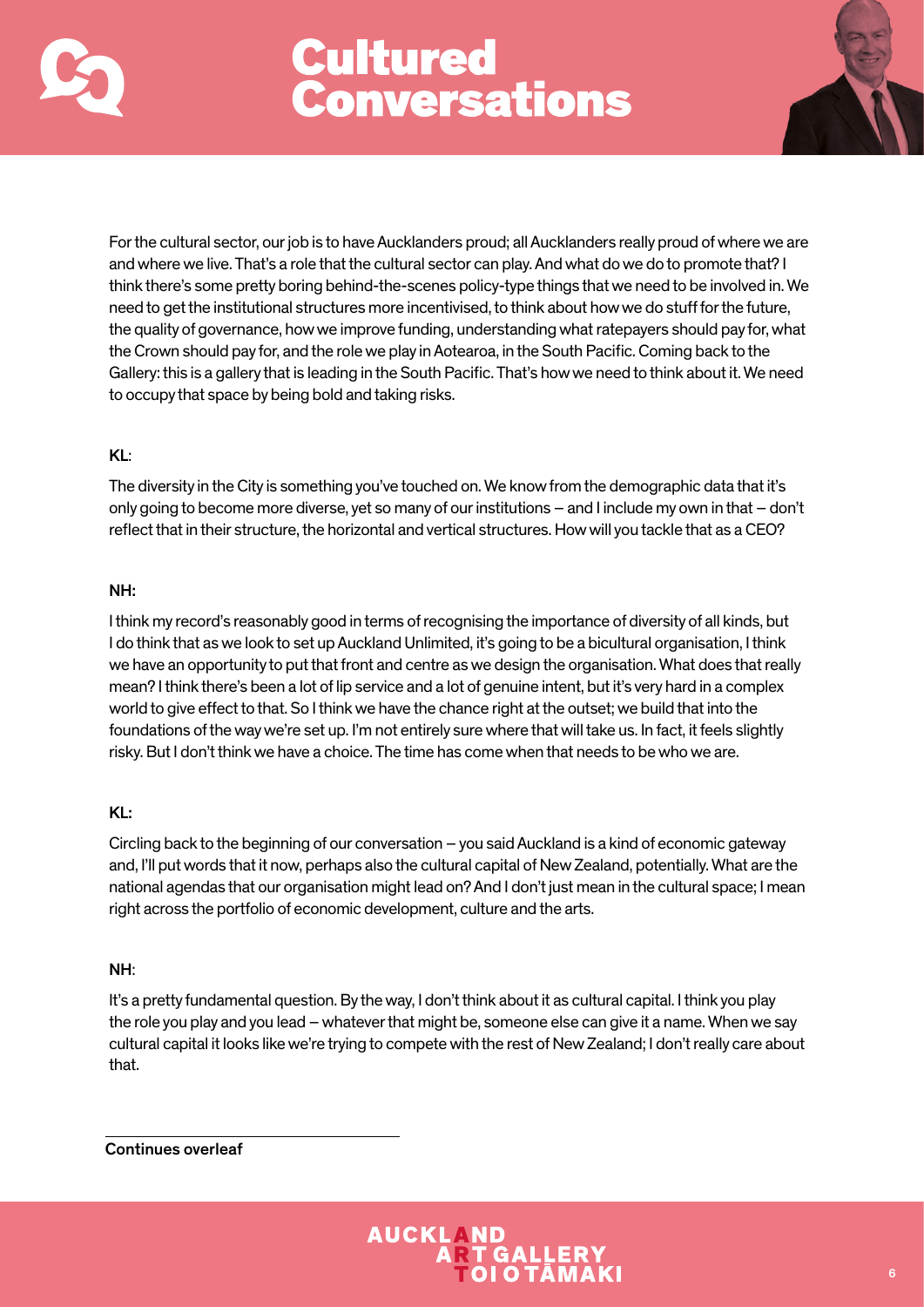



In terms of the agenda for Auckland, from an economic point of view, I think we struggle with the rest of New Zealand understanding who and what we are, the role we play. People are scared of Auckland and that plays out in lots of ways. They don't come here; they don't direct here. They resent us and more so since Covid. It plays out at a policy level in Wellington, so we've had successive governments that are not prepared to back and support Auckland and the growth it needs. It's capital constrained. More importantly, the structure of our economy is one that is much more geared towards the weightless economy; the creative industries – we've seen it with the development of film and gaming and some of those tech industries. New Zealand needs Auckland to be good at that. We are at the global connector. We can use our multicultural, bicultural, incredible diversity as a real strength. We are New Zealand's only global city and increasingly moving into that space, but we're teenagers at the moment. This is a bit cute but the cones around the place are like pimples – we're struggling to burst out of where we're at.

I think James K. Baxter wrote a poem called 'The Fear of Change', talking about how New Zealanders will desire to keep everything safe and not deal with the really hard, big issues; how we're not good with emotion so we're not good with the big, passionate things. In that poem, he writes about a revolution among artists and fighters, and finishes it by saying that New Zealanders will basically argue over whether the corpses were wearing red or black; that we don't engage enough in the big, emotional, ideological issues. We like things to be middle and safe. Auckland Unlimited has a role to challenge some of that for Auckland and for New Zealand.

## KL:

I just want to ask you one more question, about your mother, before we wind up. I'm curious – if she were here listening to this conversation and giving you advice about how you would step forward into this really significant role for Tāmaki that's obviously going to have a huge influence, what might she say?

## NH:

My mother was an incredibly powerful influence on me. She was very intelligent, very selfless, very kind, but incredibly courageous. She was chair of the Black Sash in Natal, which was a woman's movement that would protest against the impact of apartheid on Blacks. But she was a mother and she devoted herself to other people and other causes. I think her advice was always one of service and integrity in terms of your being true to your morals and your beliefs, not materialistic at all. I never quite lived up to any of those things but certainly that would be her advice – that your service in terms of personal values is the most important thing.